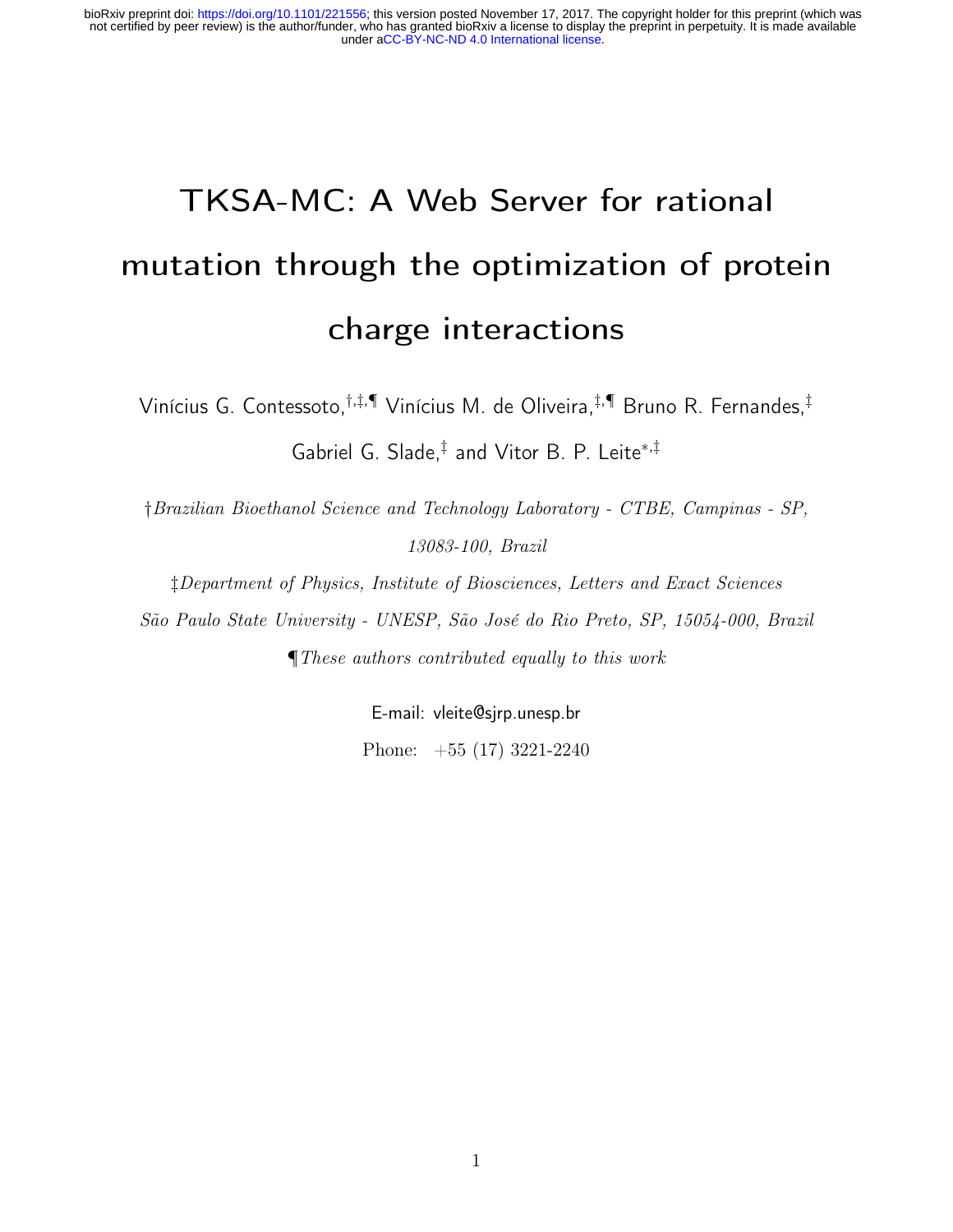#### Abstract

The TKSAMC is a web server which calculates protein charge-charge interactions via the Tanford-Kirkwood Surface Accessibility model with the Monte Carlo method for sampling different protein protonation states. The optimization of charge-charge interactions via directed mutations has successfully enhanced the thermal stability of different proteins and could be a key to protein engineering improvement. The server presents the electrostatic free energy contribution of each polar-charged residue to protein native state stability. The server also indicates which residues contribute to destabilizing the protein native state with positive energy and the side chain exposed to solvent. This residue is a candidate for mutation to increase protein thermostability as a function of the chosen pH condition. The web server is freely available at UNESP (São Paulo State University - DF/IBILCE): http://tksamc.df.ibilce.unesp.br.

## 1 Introduction

The thermal stability of proteins involves a balance of several interactions. A knowledge of the principals that govern these interactions is fundamental to develop biotechnological applications rationally.  $1-3$  Among these interactions, electrostatic effects are widely known to be crucial for thermal stability.<sup> $4-9$ </sup> Solution conditions, such as salt concentration and pH tend to have a great influence on protein stability.  $10^{-13}$ 

Makhatadze and co-workers have explored the optimization of charge-charge interactions via directed mutations and have successfully enhanced the thermal stability of different proteins. 14–16 In the present paper, a Web Server that uses a similar method for predicting mutations for the enhancement of thermal stability is presented. This computational method consists in calculating the electrostatic free energy contribution of each ionizable residue of a protein using the Tanford-Kirkwood model with a correction that takes into account the solvent accessibility of these residues  $(TKSA)$ .  $^{17-19}$  All calculations are made for the protein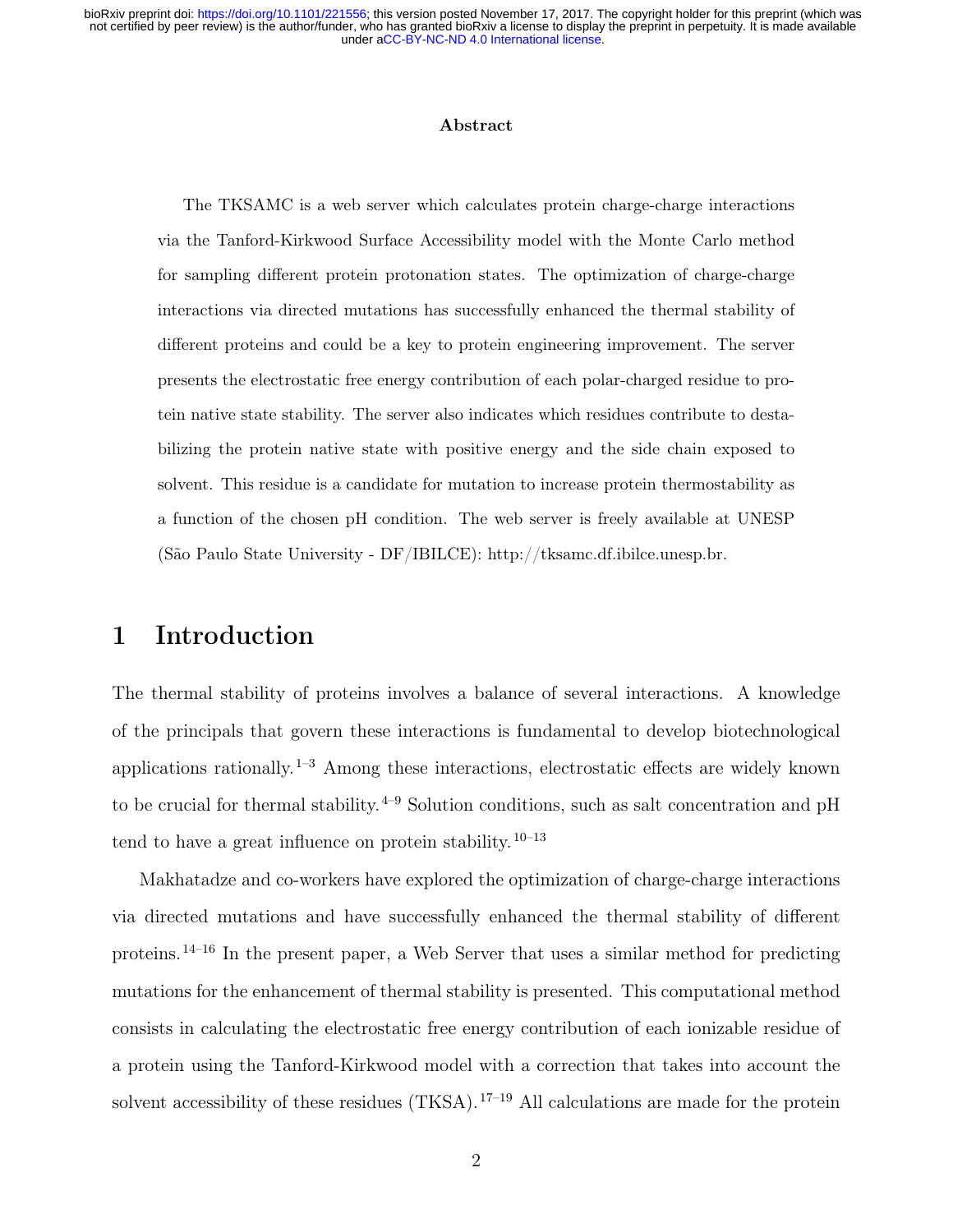in its native state (see further details in Material Methods). The difference between the approach presented here and that used by Makhatadze and co-workers lies in the way the ionizable states of the residues are sampled. In the present study, the charges are sampled by the Monte Carlo method, which was found to be faster than the charge sample made using the Genetic Algorithm.

The TKSAMC is a web server which calculates the protein charge-charge interaction rapidly and consistently. The server provides the residues that are not electrostatically favorable to protein stability (possible target for mutations). The user can also select the temperature and the pH range for the calculations. The web server is freely available at UNESP (São Paulo State University - DF/IBILCE): http://tksamc.df.ibilce.unesp.br.

## 2 MATERIALS AND METHODS

#### 2.1 Input files

The main input of this server is a file that contains the coordinates of the atoms of the protein's native structure. This file can be uploaded in the standard format of Protein Data Bank atom position. A sample of the PDB file can also be downloaded as an example in the server initial page. The most important parameter in TKSA-MC calculation is the pH of a solution; users must choose between a single pH value or a range of pH. If the users opt for a range of pH, the TKSA-MC is calculated for every 0.5 pH unit within the chosen pH range. Another input parameter is temperature, which can be specified or not; the default temperature in this server is 300K. Finally, users can opt to provide an email address to be notified when a given calculation is concluded.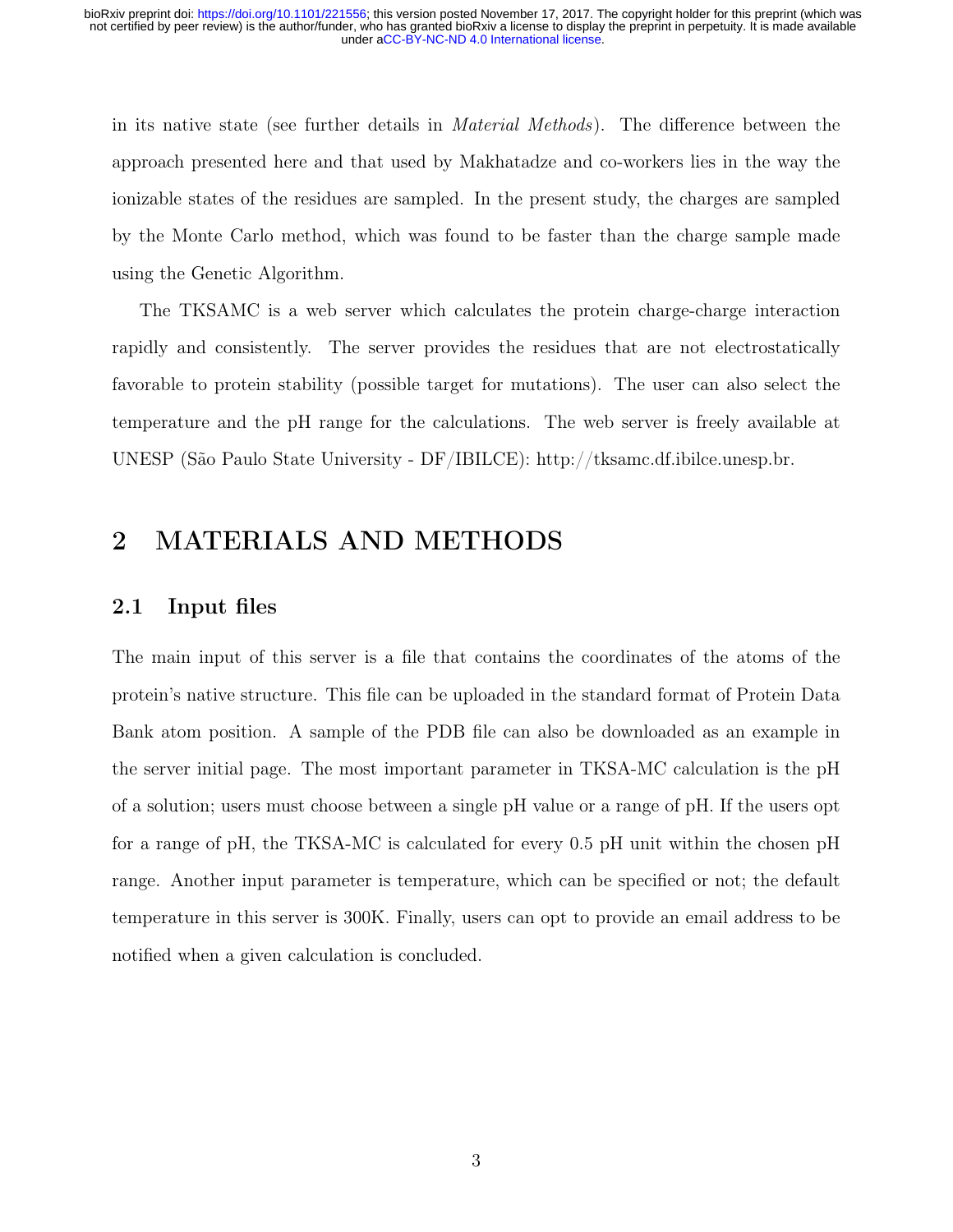#### 2.2 Server calculation - TKSA-MC

In the Tanford-Kirkwood model (TK), the protein is treated as a spherical cavity with dielectric constant,  $\epsilon_p$  and radius b, surrounded by an electrolyte solution modeled according to the Debye-Hückel theory.<sup>17</sup> Shire  $et$  al modified this model incorporating a solvent static accessibility correction for each ionizable residue (TKSA model).<sup>18</sup> This modification was mostly introduced to take into account the irregular protein-solvent interface. The present model is now referred to as the Tanford-Kirkwood model with a solvent accessibility (TKSA). <sup>18,20,21</sup> The interaction energy between two charged residues is given by,

$$
U_{ij} = e^2 \left( \frac{A_{ij} - B_{ij}}{2b} - \frac{C_{ij}}{2a} \right) (1 - SA_{ij}),
$$
 (1)

where  $e$  is the elementary charge;  $b$  is the radius of the protein;  $a$  is the closest possible approach distance of an ion;  $A_{ij}$ ,  $B_{ij}$  and  $C_{ij}$  are parameters obtained from the analytical solution of the Tanford and Kirkwood model, which are functions of the distance between ionizable residues, the dielectric constants, and the ionic strength;  $^{17,22,23}$  and  $SA_{ij}$  is the average of the solvent-accessible surface area of residues i and  $j$ . <sup>18,20,24</sup>

Once the electrostatic energy between the titratable residues has been determined, it is possible to calculate the free energy,  $\Delta G_N(\chi)$ , for the protein native state in a given state of protonation  $\chi$ <sup>25,26</sup>

$$
\Delta G_N(\chi) = -RT(\ln 10) \sum_{i=1}^n (q_i + x_i) p K_{\text{a,ref,i}} + \frac{1}{2} \sum_{i,j=1}^n U_{ij} (q_i + x_i) (q_j + x_j), \tag{2}
$$

where R is the ideal gas constant; T is the temperature;  $q_i$  is the charge of the ionizable residue i in its deprotonated state;  $x_i$  is 0 or 1, according to the protonation state of the residue *i*; and  $pK_{a,ref,i}$  is the reference  $pK_a$ . The probability that the protein will be in its native state with a particular state of protonation,  $\rho_N(\chi)$ , is given by,

$$
\rho_N(\chi) = \frac{1}{Z_N} \exp\left[ -\frac{\Delta G_N(\chi)}{RT} - \nu(\chi)(\ln 10)pH \right],\tag{3}
$$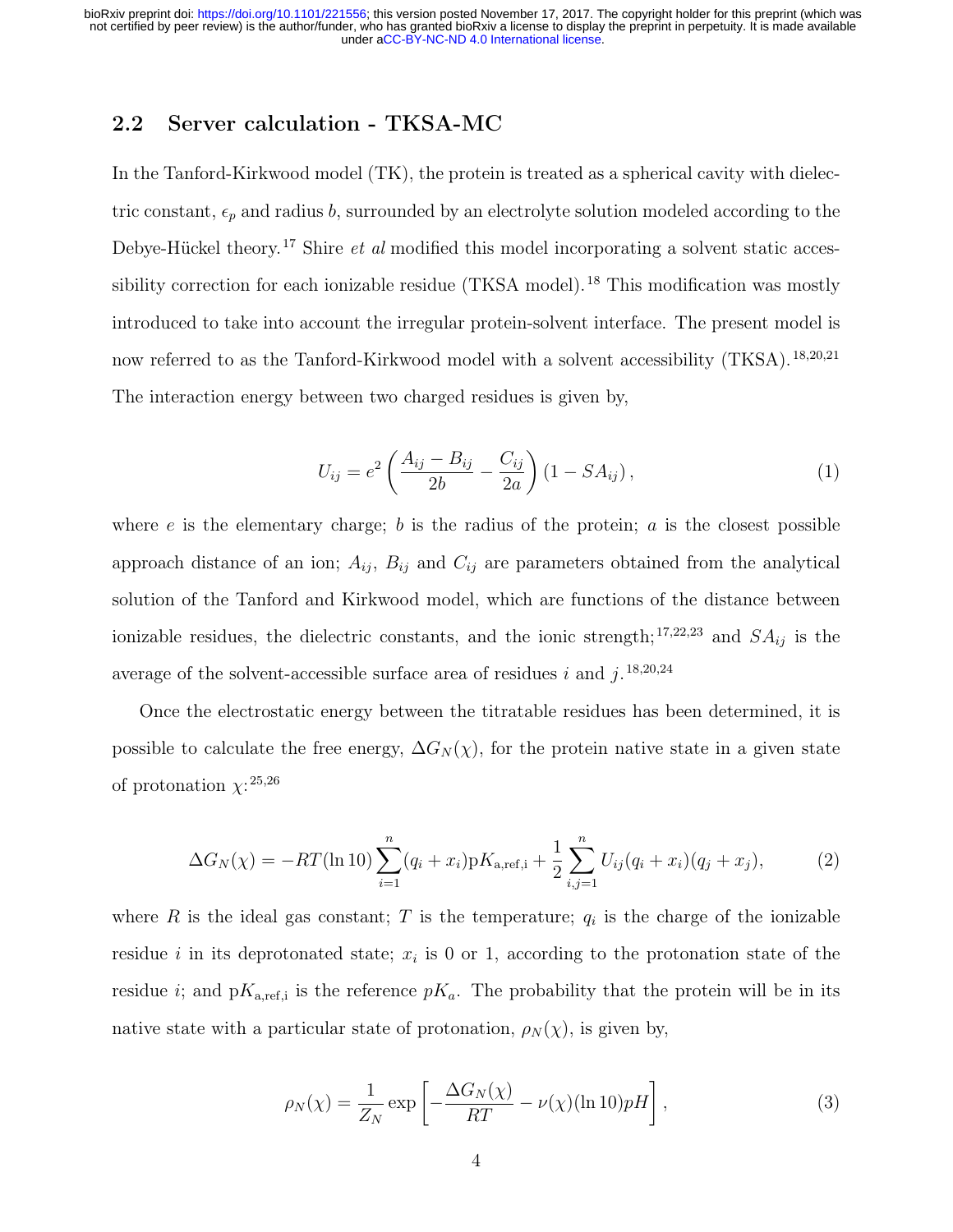where  $\nu(\chi)$  is the number of ionizable residues that are protonated in the state of protonation  $\chi$ , and  $Z_N$  is the partition function for the protein in its native state. In the method, it is assumed that the unfolded state does not contribute to the electrostatic interactions. <sup>27</sup> The protonation states  $\chi$  are calculated via Metropolis Monte Carlo. The mean total electrostatic energy,  $\langle W_{qq} \rangle$  is computed by the average over these protonation states, taking into account Eq. 3:

$$
\langle W_{qq} \rangle = \sum_{\chi} \left[ \frac{1}{2} \sum_{i,j=1}^{n} U_{ij} (q_i + x_i)(q_j + x_j) \right] \rho_N(\chi). \tag{4}
$$

Ibarra-Molero and Makhatadze have shown that the contribution of electrostatic interaction energy to free energy,  $\Delta G_{qq}$ , can be described by  $\Delta G_{qq} \approx -\langle W_{qq} \rangle^{26}$ .

#### 2.3 Output files

For each submitted job a report is generated. The result page has a specific link which is sent to the e-mail provided by the user. All the data used in the method calculation and the plotted figures can be downloaded as a compressed folder in a link at the top of the page. An output file with the description of the charge positions, the reference  $pK_a$ , the normalized solvent-accessibility surface area, the energy contribution of each residue and the total energy is also available. If the submitted job is a single pH run, the result page presents a  $\Delta G_{qq}$  bar graph, like that shown in Figure 1. If the submitted job uses the pH range calculation option, the result page gives the  $\Delta G_{qq}$  bar graph at the top and the  $\Delta G_{elec}$ as a function of pH at the bottom, as shown in Figure 2.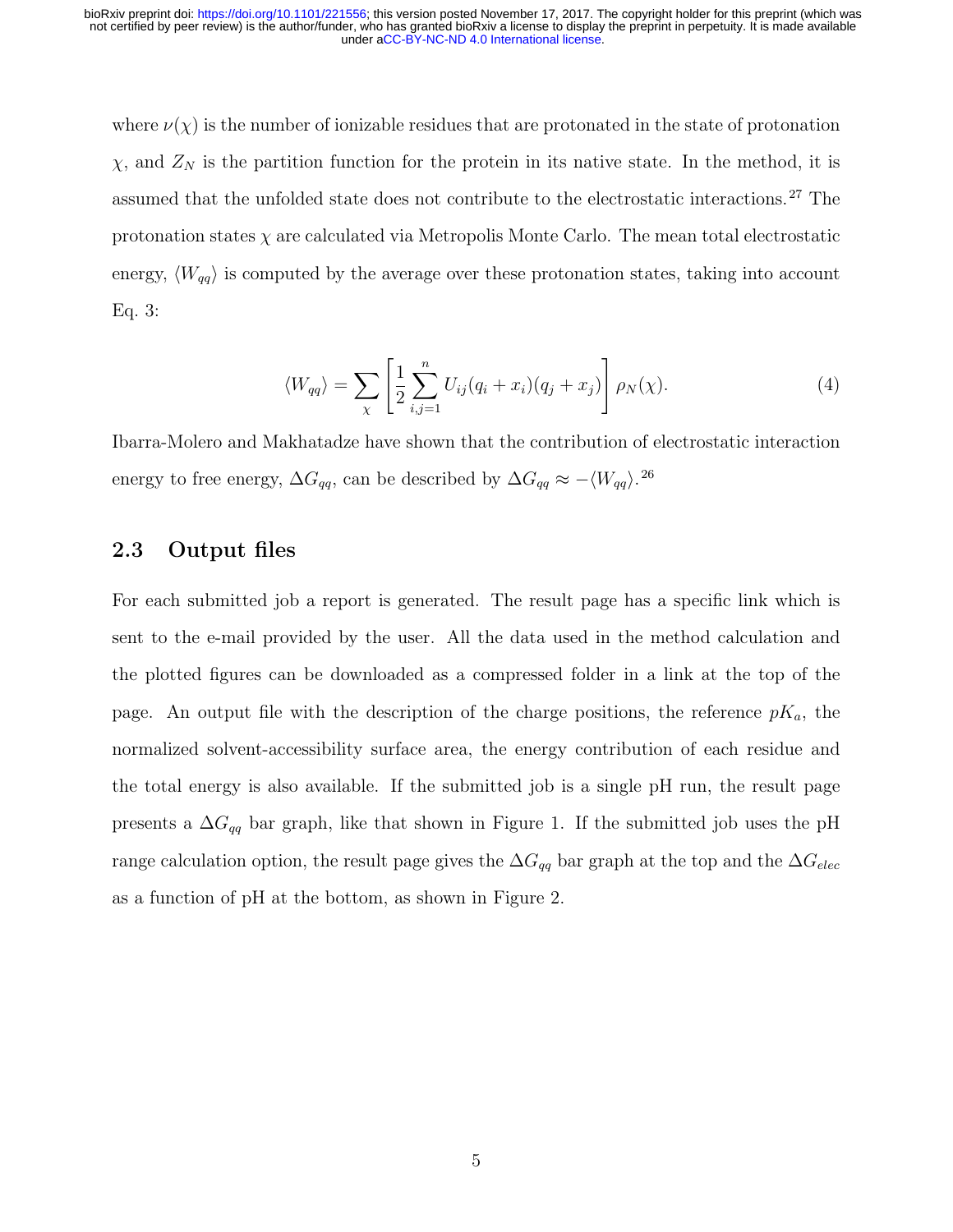## 3 RESULTS

#### 3.1  $\Delta G_{qq}$  bar graphs analysis

The TKSA-MC method indicates the residues which contribute to destabilizing the protein native state. The algorithm calculates the protein electrostatic energy, taking into account the contribution of each residue with a polar-charged side chain. Figure 1 presents an example of the  $\Delta G_{qq}$  bar graph for ubiquitin.<sup>27</sup>



Figure 1: Charge–charge interaction energy  $\Delta G_{qq}$  calculated by the TKSA-MC model for each ionizable residue, in this example, for ubiquitin. The simulation parameter values were pH 5.5 and temperature 300K. The ubiquitin structure used was PDB ID: 1UBQ. It has 25 ionizable groups, in which NTR and CTR are the N and C terminals, respectively.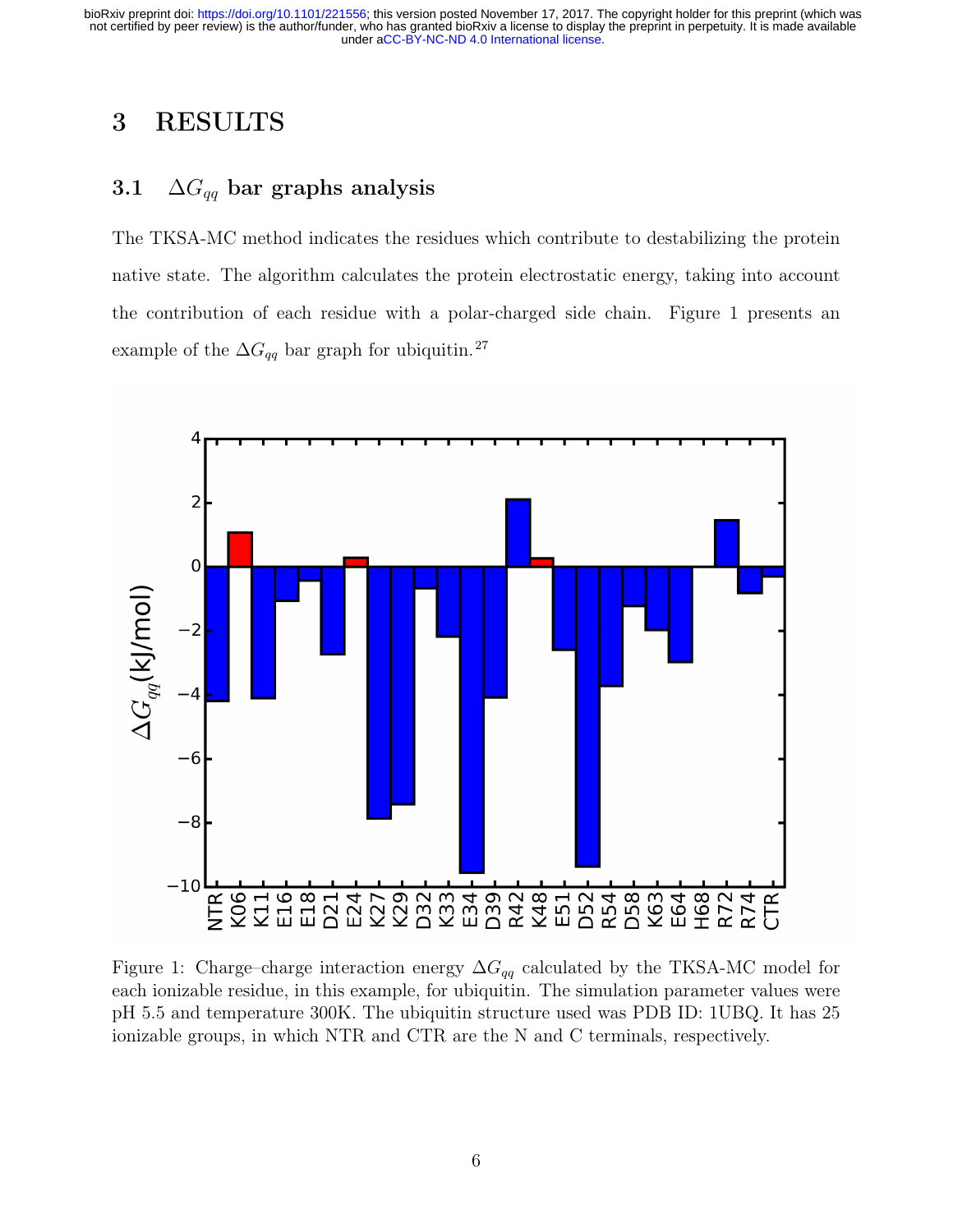The bars indicate the charge-charge energy contribution of each ionizable residue to protein native state stability. The red bars indicate the candidate residues to be mutated to increase protein thermostability. The selection criteria follow the methodology introduced by Ibarra-Molero et al., <sup>26</sup> which indicates the residues that present unfavorable energy values  $\Delta G_{qq} \geq 0$  and are exposed to solvent with SASA  $\geq$  50%. In the ubiquitin example, the highlighted residues are K06, E24 and K48, and this information is also printed on the result screen page with its respective  $\Delta G_{qq}$  and SASA values. All the data for plotting the  $\Delta G_{qq}$ bar graph figure is available for download in the output files. The total energy contribution to protein native state stability is given as a sum of the  $\Delta G_{qq}$  for each ionizable group, named as  $\Delta G_{elec}$ . The  $\Delta G_{elec}$  the ubiquitin in pH 5.5 is -61.99kJ/mol.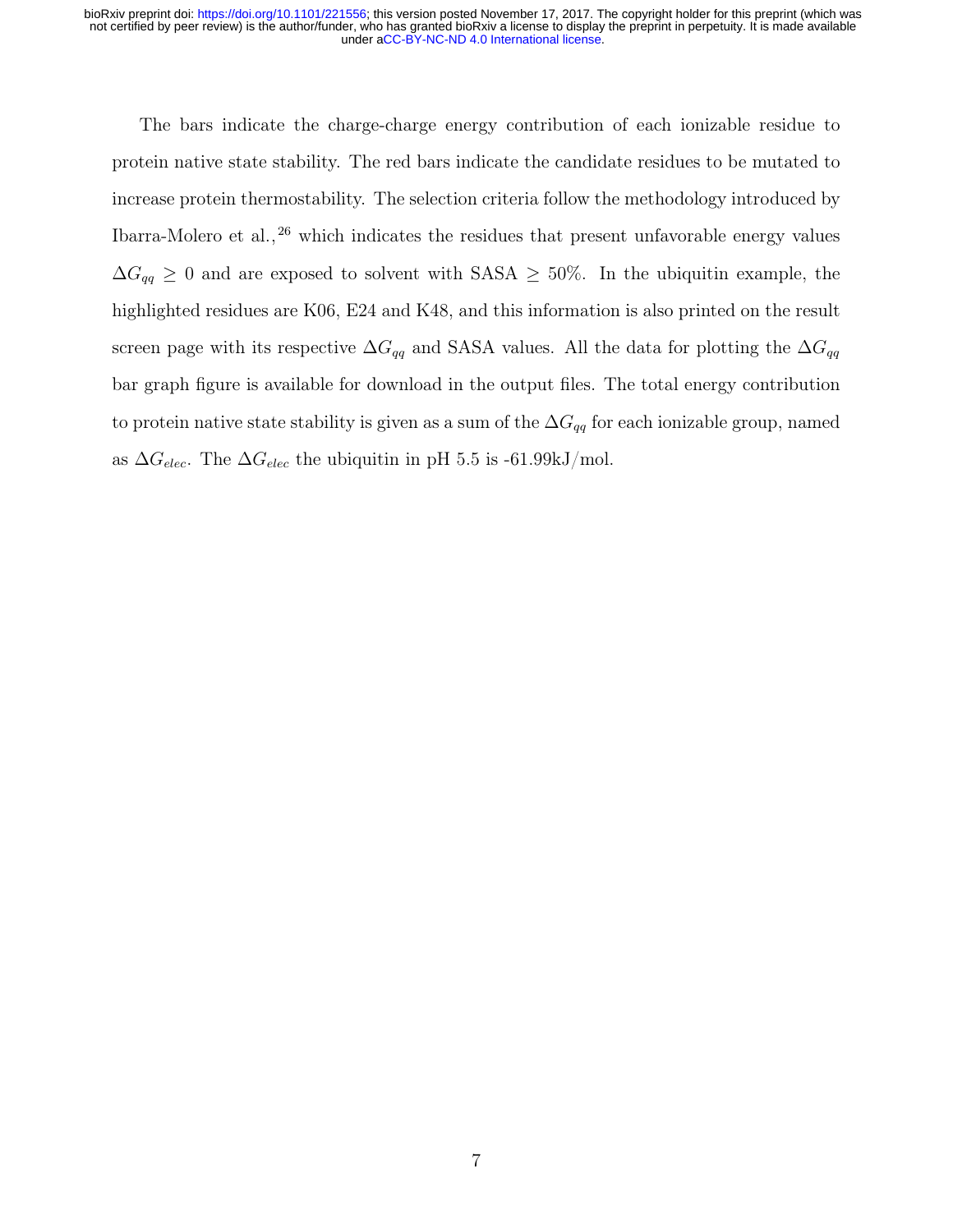### 3.2  $\Delta G_{elec}$  and pH dependence

The total energy contribution  $\Delta G_{elec}$  as well as the ionization degree of each polar side chain residue and its  $\Delta G_{qq}$  are pH dependent. Figure 2 presents an example of  $\Delta G_{elec}$  as a function of pH for ubiquitin. The pH range in the example shown in Figure 2 was from 2 to 12 in steps of 0.5 in a total of 21 TKSA-MC runs. All the data used to plot the  $\Delta G_{elec}$  curve and the respective pH bar graph figures are available for download in the output files.



Figure 2:  $\Delta G_{elec}$  as a function of pH calculated from pH 2 to 12 for ubiquitin in a total of 21 TKSA-MC runs at a temperature of 300K.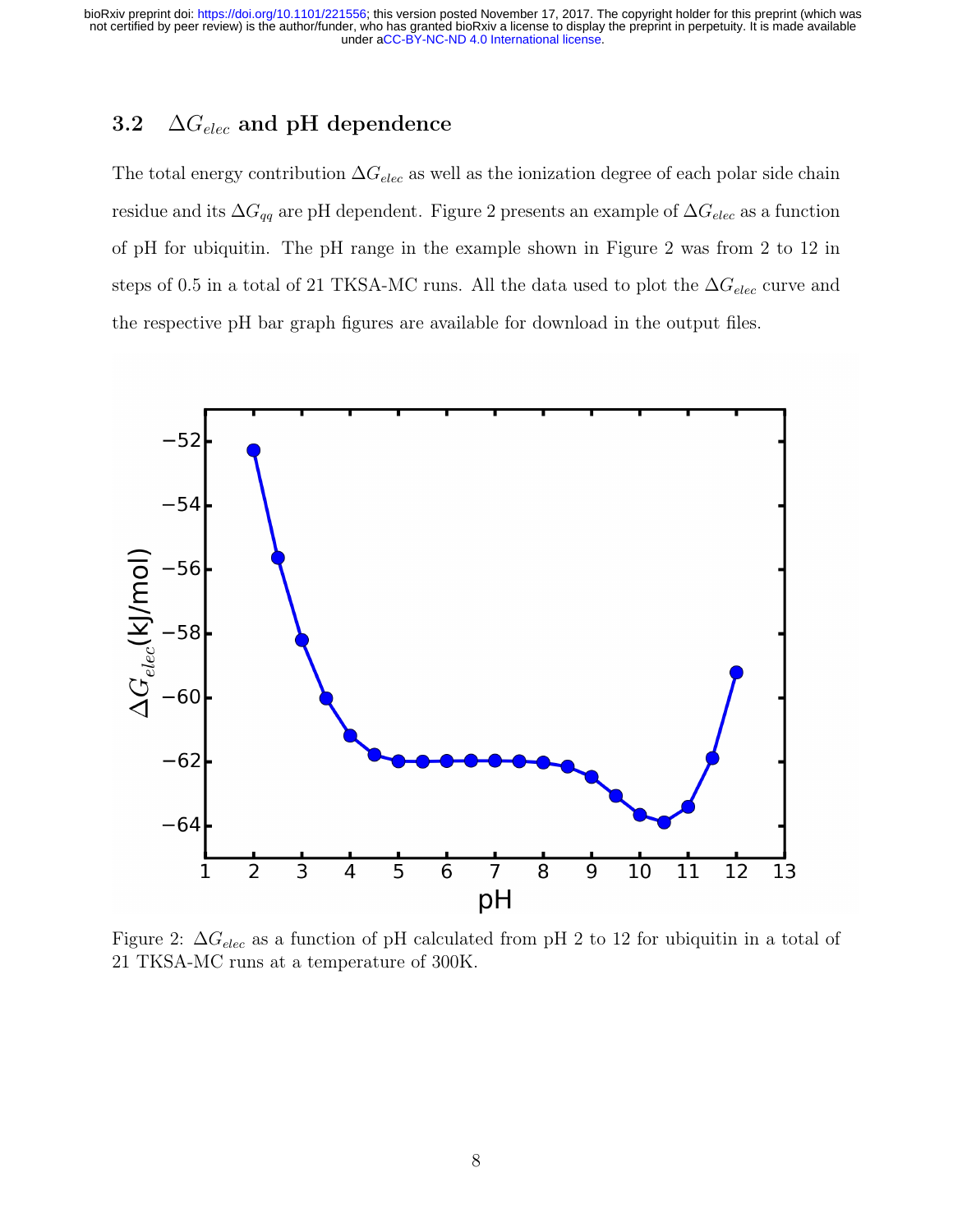## 4 CONCLUDING REMARKS

The TKSA-MC method is a Monte Carlo/Metropolis based approach to sampling the ionizable protein groups. This method is an adaptation of the genetic algorithm sampling approach TKSA-GA method introduce by Ibarra-Molero et al.. <sup>26</sup> The web server provides a fast calculation of the charge-charge interaction using the Tanford-Kirkwood model protein approach with pre-selected pH and temperature values.

As a result, the TKSA-MC indicates the residues which contribute to destabilizing the protein native state. The charge-charge interaction optimization by mutation is applied to protein engineering. 9,16,26–29 The indicated residue is a candidate for mutation for increasing the protein thermostability in the chosen pH and temperature conditions. It is recommended that the TKSA-MC also be run for the mutated protein, and the pH range option be run to check the pH-dependence of the protein stability due to electrostatic contribution  $\Delta G_{elec}$ . The server also has a section with a discussion of the expected results and how to interpret them, as well a section containing the theory and methodology details. A personalized support via e-mail is also provided.

## 5 FUNDING

VGC was funded by Grant 2016/13998-8 and 2017/09662-7, FAPESP (São Paulo Research Foundation and Higher Education Personnel) and CAPES (Improvement Coordination). VMO was supported by the CNPq (National Council for Scientific and Technological Development Grant Process No. 141985/2013-5). VBPL was supported by the CNPq (National Council for Scientific and Technological Development) and FAPESP Grant 2014/06862-7 and 2016/19766-1.

#### 5.0.1 Conflict of interest statement.

None declared.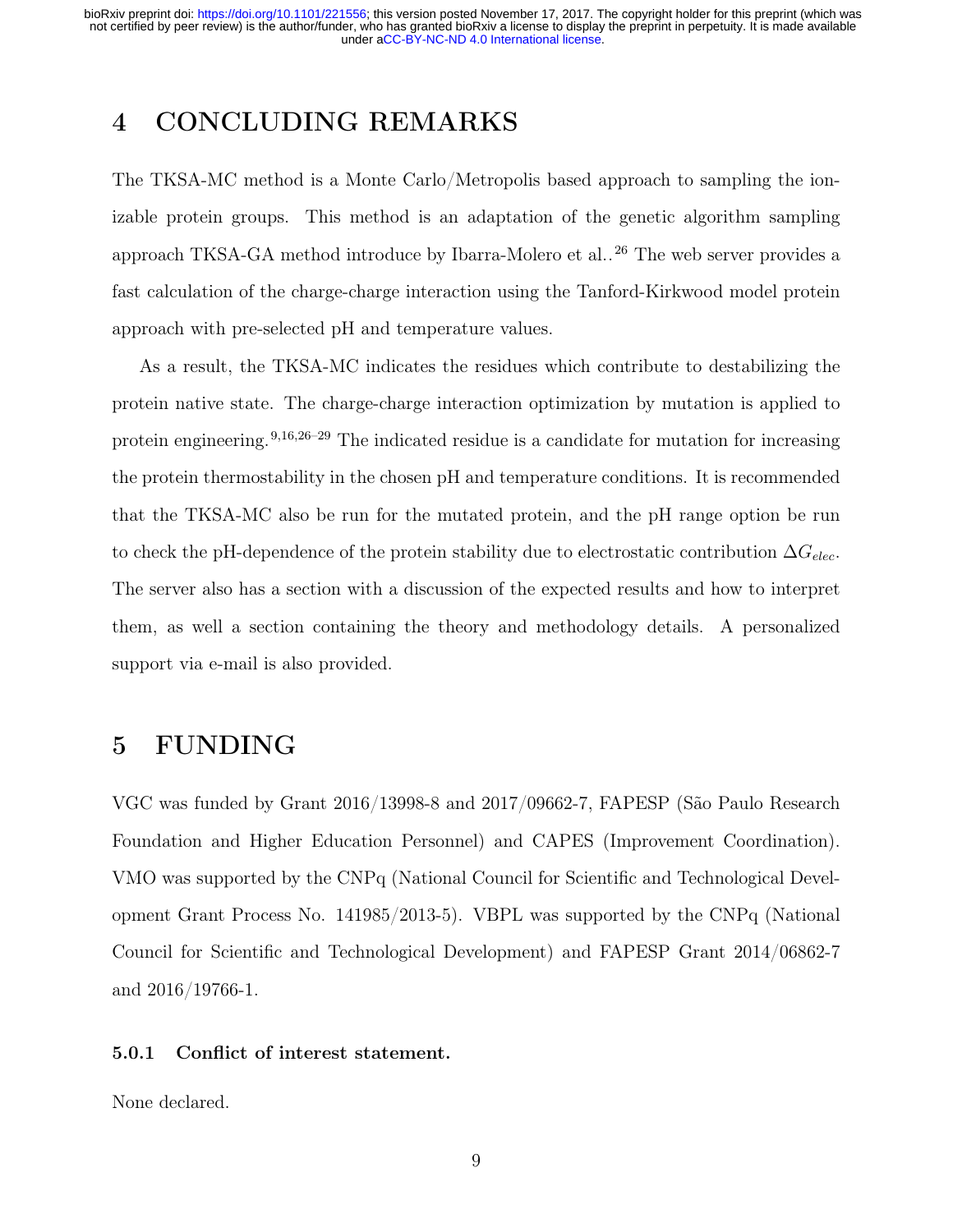## References

- (1) Roca, M.; Liu, H.; Messer, B.; Warshel, A. On the Relationship between Thermal Stability and Catalytic Power of Enzymes. Biochemistry 2007, 46, 15076–15088.
- (2) Bye, J.; Platts, L.; Falconer, R. Biopharmaceutical liquid formulation: a review of the science of protein stability and solubility in aqueous environments. *Biotech. Lett.* 2014, 36, 869–875.
- (3) Huber, K.; Olek, K.; Müller, A.; Tan, C.; Bennett, K.; Colinge, J.; Superti-Furga, G. Proteome-wide drug and metabolite interaction mapping by thermal-stability profiling. Nature Methods 2015, 12, 1055–1057.
- (4) Tripathi, S.; Garcìa, A. E.; Makhatadze, G. I. Alterations of Nonconserved Residues Affect Protein Stability and Folding Dynamics through Charge-Charge Interactions. J. Phys. Chem. B 2015, 119, 13103–13112.
- (5) Wunderlich, M.; Martin†, A.; Schmid, F. Stabilization of the Cold Shock Protein CspB from Bacillus subtilis by Evolutionary Optimization of Coulombic Interactions. J. Mol. Biol. 2005,
- (6) Papaleoa, E.; Olufsena, M.; De Gioiab, L.; Brandsdala, B. Optimization of electrostatics as a strategy for cold-adaptation: A case study of cold- and warm-active elastases. J. Mol. Graph. Mod. 2007, 26, 93–103.
- (7) Contessoto, V. G.; de Oliveira, V. M.; de Carvalho, S. J.; Oliveira, L. C.; Leite, V. B. P. NTL9 Folding at Constant pH: The Importance of Electrostatic Interaction and pH Dependence. J. Chem. Theory Comput. 2016, 12, 3270–3277.
- (8) Coronado, M.; Caruso, I.; De Oliveira, V.; Contessoto, V.; Leite, V.; Arni, R.; Eberle, R. Cold shock protein A from Corynebacterium pseudotuberculosis: Role of electrostatic forces in the stability of the secondary structure. Protein Pept. Lett. 2017,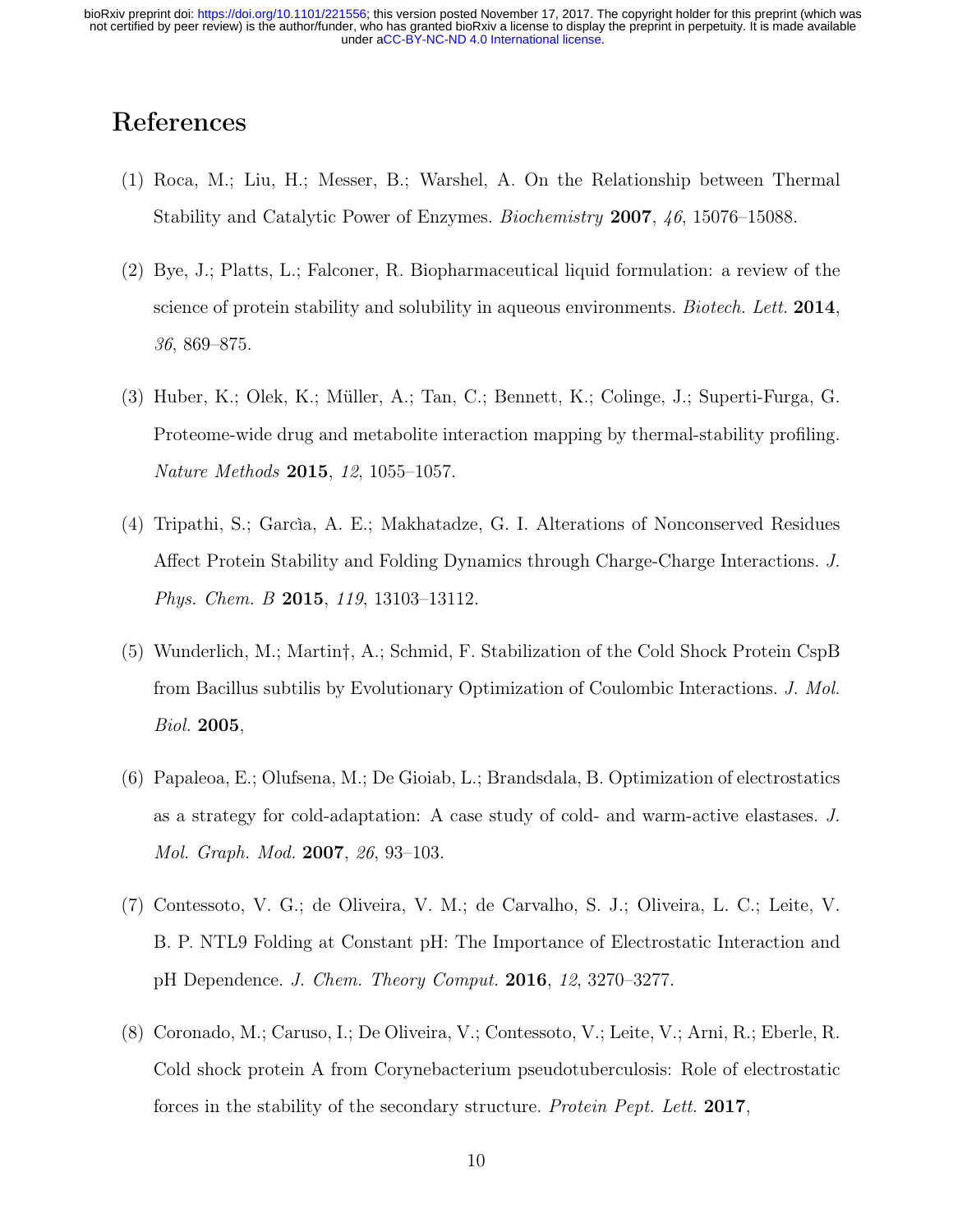- (9) de Oliveira, V. M.; Contessoto, V. G.; Fernandes, B. R.; Slade, G. G.; Leite, V. B. P. Effects of pH and Salt Concentration on Stability of a Protein G Variant Using Coarse-Grained Models. Biophys J. - In Press
- (10) Lindman, S.; Xue, W.-F.; Szczepankiewicz, O.; Bauer, M. C.; Nilsson, H.; Linse, S. Salting the Charged Surface: pH and Salt Dependence of Protein G B1 Stability. Biophys. J. 2006, 90, 2911–2921.
- (11) Yamasaki, M.; Yano, H. Differential scanning calorimetric studies on bovine serum albumin: I. Effects of pH and ionic strength. Int. J. Biol. Macr. 1990, 12, 263–268.
- (12) Kim, K.; Kim, S.; Yang, H.; Kwon, D. Changes of glycinin conformation due to pH, heat and salt determined by differential scanning calorimetry and circular dichroism. Int. J. Food Sci. Tech. 2004, 39, 385–393.
- (13) Bye, J.; Falconer, R. Thermal stability of lysozyme as a function of ion concentration: A reappraisal of the relationship between the Hofmeister series and protein stability. Prot. Sci. 2013, 22, 1563–1570.
- (14) Makhatadze, G. I. Linking computation and experiments to study the role of charge– charge interactions in protein folding and stability. Physical Biology 2017, 14, 013002.
- (15) Gribenko, A. V.; Patel, M. M.; Liu, J.; McCallum, S. A.; Wang, C.; Makhatadze, G. I. Rational stabilization of enzymes by computational redesign of surface charge–charge interactions. Proc. Natl. Acad. Sci. USA 2009, 106, 2601–2606.
- (16) Permyakov, S. E.; Makhatadze, G. I.; Owenius, R.; Uversky, V. N.; Brooks, C. L.; Permyakov, E. A.; Berliner, L. J. How to improve nature: study of the electrostatic properties of the surface of alpha-lactalbumin. Protein Eng., Des. Sel. 2005, 18, 425– 433.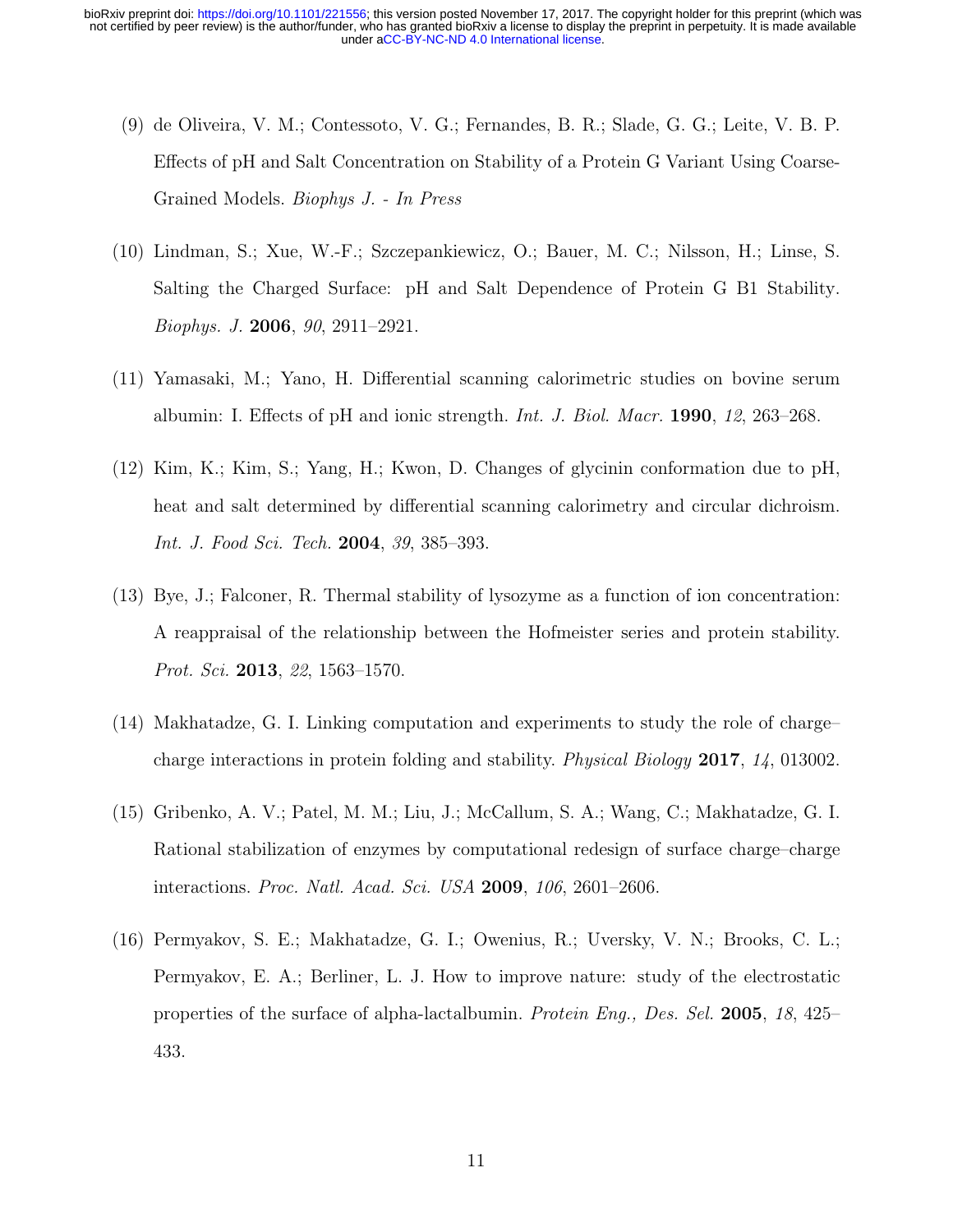- (17) Tanford, C.; Kirkwood, J. G. Theory of protein titration curves. I. General equations for impenetrable spheres. J. Am. Chem. Soc. 1957, 79, 5333–5339.
- (18) Shire, S.; Hanania, G.; Gurd, F. N. Electrostatic effects in myoglobin. Hydrogen ion equilibriums in sperm whale ferrimyoglobin. Biochemistry 1974, 13, 2967–2974.
- (19) Gopi, S.; Devanshu, D.; Krishna, P.; Naganathan, A. N. pStab: prediction of stable mutants, unfolding curves, stability maps and protein electrostatic frustration. Bioinformatics
- (20) Tanford, C.; Roxby, R. Interpretation of protein titration curves. Application to lysozyme. Biochemistry 1972, 11, 2192–2198.
- (21) Orttung, W. H. Proton binding and dipole moment of hemoglobin. Refined calculations. Biochemistry 1970, 9, 2394–2402.
- (22) Kirkwood, J. G. Theory of solutions of molecules containing widely separated charges with special application to zwitterions. J. Chem. Phys. **1934**, 2, 351–361.
- (23) Da Silva, F. L. B.; Jönsson, B.; Penfold, R. A critical investigation of the Tanford-Kirkwood shceme by means of Monte Carlo simulations. *Protein Sci.* 2001, 10, 1415– 1425.
- (24) Havranek, J. J.; Harbury, P. B. Tanford–Kirkwood electrostatics for protein modeling. Proc. Natl. Acad. Sci. USA 1999, 96, 11145–11150.
- (25) Bashford, D.; Karplus, M. Multiple-site titration curves of proteins: an analysis of exact and approximate methods for their calculation. J. Phys. Chem. 1991, 95, 9556–9561.
- (26) Ibarra-Molero, B.; Loladze, V. V.; Makhatadze, G. I.; Sanchez-Ruiz, J. M. Thermal versus guanidine-induced unfolding of ubiquitin. An analysis in terms of the contributions from charge-charge interactions to protein stability. Biochemistry 1999, 38, 8138–8149.